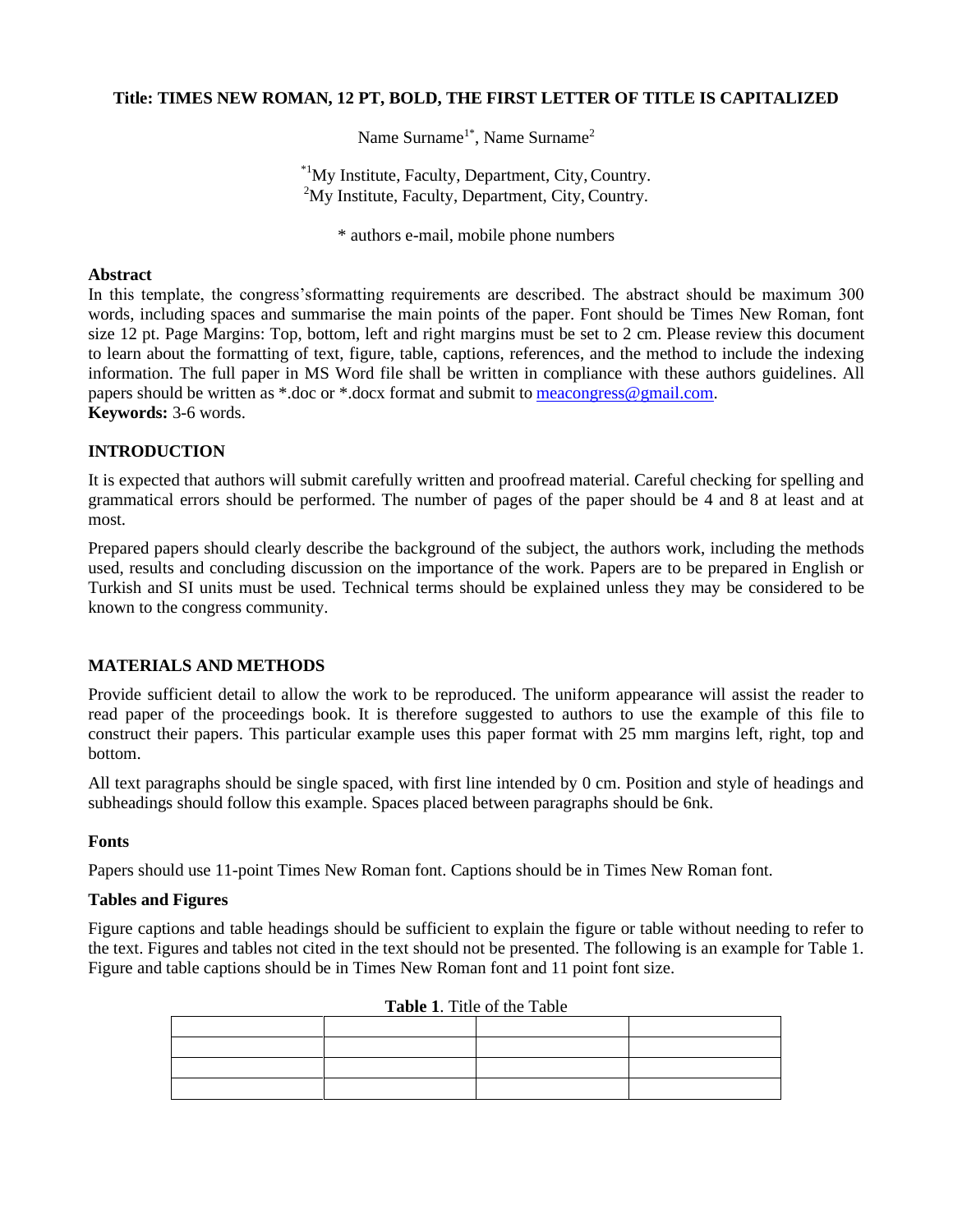

**Figure 1.** Title of the Figure

#### **Equations**

Each equation should be presented on a separate line from the text with a blank space above and below. Equations should be clear and expressions used should be explained in the text. The equations should be numbered consecutively at the outer right margin, as shown in Eqs. (1) - (2) below. Here is one example.

In this case, the governing system of equations can be written as follows:

$$
J = (m - y(\theta))^T Q(m - y(\theta)) \quad (1)
$$
  
\n
$$
\frac{d}{dt}(a,t) = \frac{\int_{\pi_0}^{L} \left[1 - v^2\right] (1 - 2v)}{\pi a^2 \left|E\right|} \sum_{n=1}^{\infty} \frac{1}{9(1 - v)^2} \frac{d}{dt} \frac{1}{\beta_n^2 - 8(1 + v)(1 - 2v)} e^{-\frac{n}{a^2} \left|E\right|} \tag{2}
$$

#### **Submitting the Paper**

The full paper has to be submitted to the e submission system on the website of the conference.

This section should explore the significance of the results of the work, not repeat them.

# **RESULTS**

Results should be clear and concise.

### **DISCUSSION**

This section should explore the significance of the results of the work, not repeat them.

### **CONCLUSION**

The main conclusions should be summarized here, and can also include recommendations or suggest application of the results beyond the study.

#### **ACKNOWLEDGEMENTS**